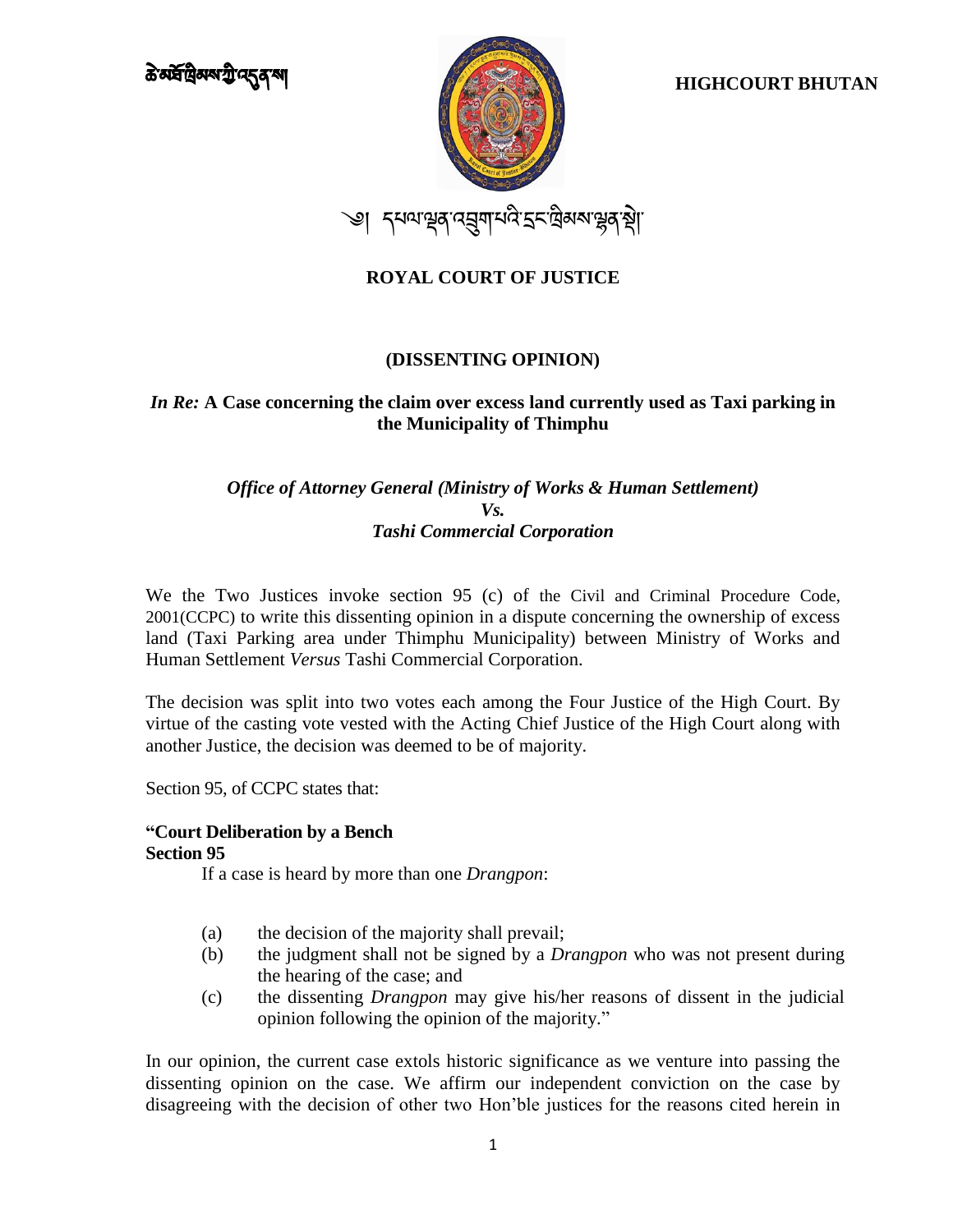

our opinion. We seize this historic opportunity to deliver for the first time a written dissenting opinion which forms the foundational basis of a compelling interest in maintaining an independent and impartial legal system that emanates from Article 21, Section 1 of the Constitution, which provides that:

*"The Judiciary shall safeguard, uphold, and administer Justice fairly and*  independently without fear, favour, or undue delay in accordance with the Rule of *Law to inspire trust and confidence and to enhance access to Justice."*

A non-partisan and impartial judiciary invariably links to an independent opinion of an individual judge, for which a security of tenure and the judicial careers of the judges are unimpeded by internal or external inhibition of repercussion on the reasoned decision that an independent judge makes in the discourse of a judicial duty. The mechanism enshrined to write dissenting opinion as per our laws was to ensure and protect independent views of the judges and the Court. Judges and Judicial deference protects public trust in the appellate courts when a reasoned written opinion becomes the part and parcel of the decision.

Through the scrutiny of relevant facts, appreciation of evidences and applicable laws exerts, that *Tashi Commercial Corporation* has no legal and legitimate basis for the claim of current public Taxi parking area which is a government land. It is a clear case wherein *Tashi Commercial Corporation* has illegally regularized excess land with 53,708 sqft. in 1984 from Plot No. L-1, which originally was allotted with only 16,800 sqft. in 1973.

### **Background of the case:**

Tashi Commercial Corporation owns two Plots of land since 1973 being Plot No. L-1 measuring 16,800 sqft. or 38.58 decimals of land currently located in the Thimphu BOD and Plot No. I(22) measuring 21,750 sqft. or 49.93 decimals of land. Both the Plots were bought from the government.

As per the payment of Tax receipt of 1973 produced as evidence before the Court, Tashi Commercial Corporation had paid Nu.840 as per letter No. TGO/282/73-4038, dated 11. 08.1973 while Plot No. I(22) was bought with the payment of Nu.21,750 as the cost for the land and Nu. 1,087.50 as land tax for the year 1973 as per letter No.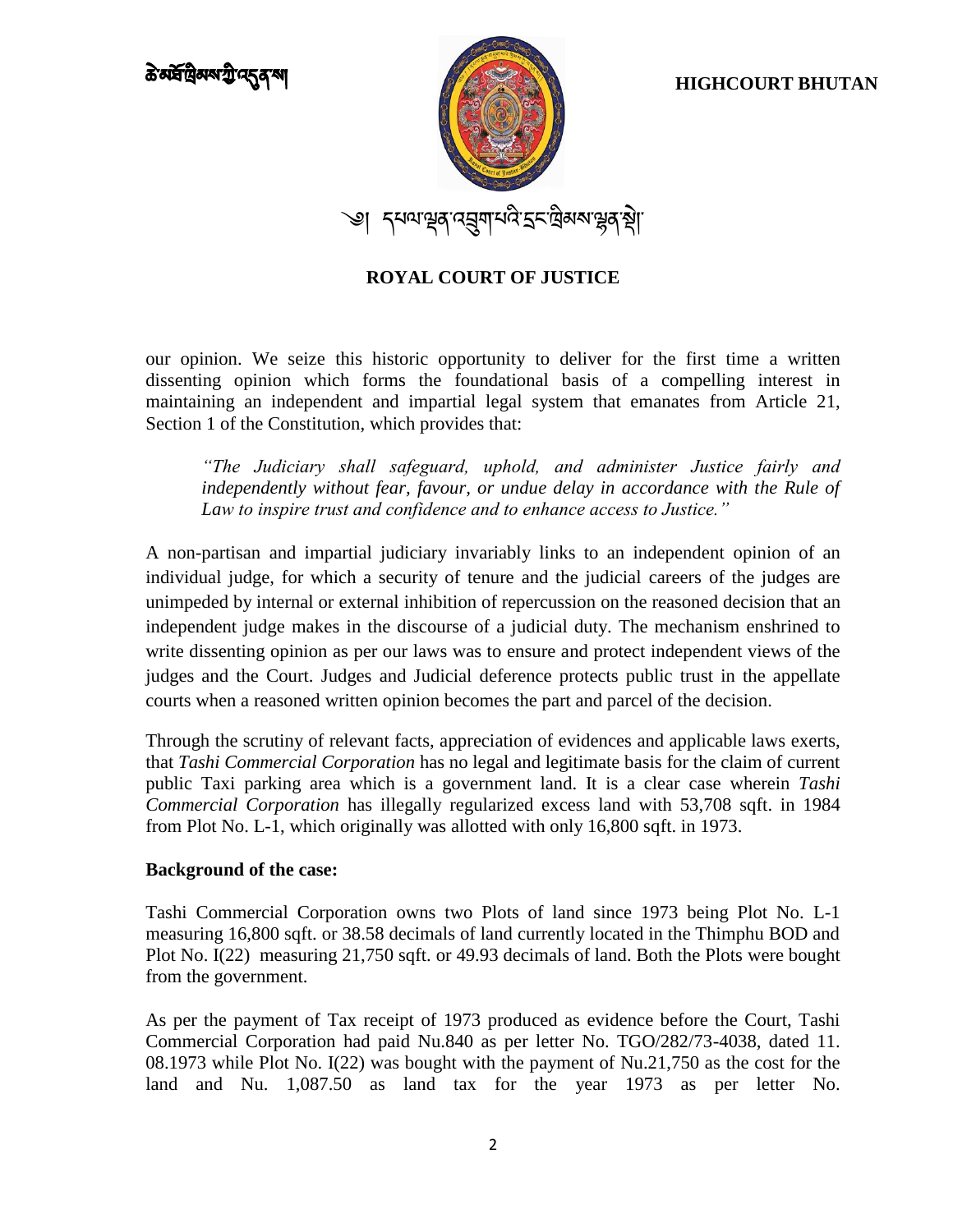

LAND/REF(THIMPHU)/73-16 dated 10.08.1973. These documentary evidences proves that Plot No. L-1 was bought prior to Plot No. I(22).

However, the current disputes arose as to the identification of Plot No. I(22) measuring 49.93 decimals of land. Tashi Commercial Corporation claimed that the current Taxi parking areas was I(22) while the City Corporation and Ministry of Work and Human Settlement represented by the Office of Attorney General and jointly prosecuted by the lawyers from the Ministry, contested through the production of several documentary evidences that Plot. No.I(22) was merged during the Survey carried out in 1984 with Plot No.L-1. They argued that Plot. I(22) was the current areas of Gas station and the then residential area of Tashi Commercial Corporation now currently used as the Office for Tashi Cell and not the Taxi Parking area which was since then used as Bus and Truck parking.

### **Findings of the Court**:

- 1. The controversy involved in the case stems from the fact that in 1984, Plot No. L-1 which originally measured with only 16,800 sqft. (38.58 decimals) in the BOD station has been allotted with an excess of 36,908 sqft. (84.73 decimals) excess land by the then Chairman of the Central Town Planning Committee. The area of Plot No. L-1 has then measured with a total area of 53,708 sqft. or has become 1 acre 23 decimals of land.
- 2. The examination of the following documentary evidences proved that the public Taxi Parking area to be a government land:
	- 2.1. The records of tax paid for Plot No.I(22) between the period of 1974 till 1989 to the City Corporation mentions I(22) as "**show Room Complex**" and not as the Bus and Truck parking area as it was original called for the current public Taxi Parking area;
	- 2.2. In 1975 the then Thrompon of the City Corporation wrote vide its letter no. TOT(15)/75-76/616, dated 02.09.1975 to Tashi Commercial Corporation General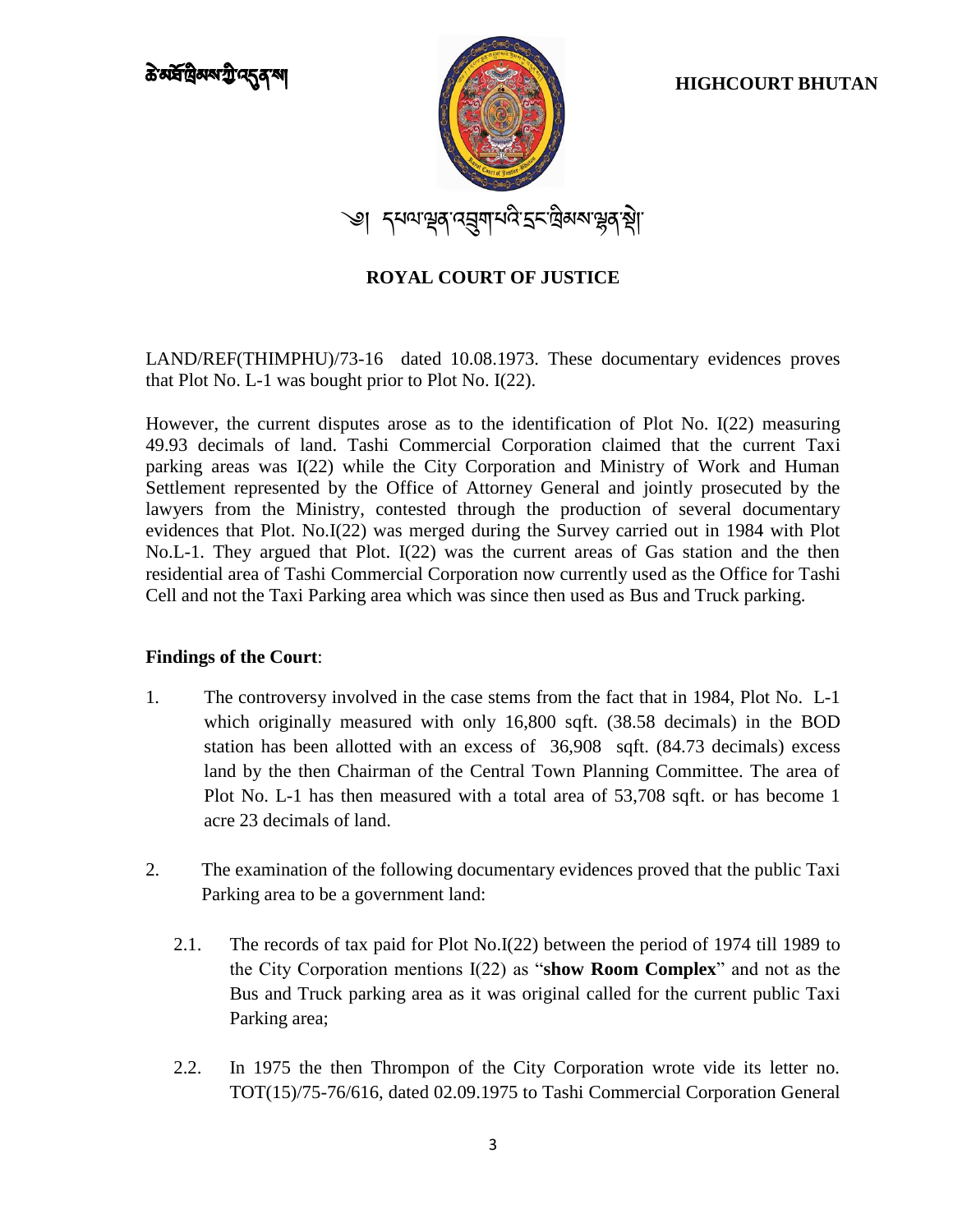

Manager stating that Plot No.I(22) was at the back side of the BOD had also proved that Plot No.I(22) was not in the Bus and Truck parking area as claimed;

- 2.3. In 1985 and 1986 when Tashi Commercial Corporation submitted approval note to construct staff quarters and gas godown to the City Corporation, their site plan or sketch maps of the area are shown with boundaries demarcated with that of Bus and Truck parking areas. This site plan was prepared and submitted by none other than Tashi Commercial Corporation themselves which proves that the Bus and Truck parking areas was never believed to be their allotted Plot I (22). If the areas were under Plot No. I (22), they would have also occupied the land since 1973;
- 2.4. It is also established that Tashi Commercial Corporation had submitted many inconsistent documents concerning the location of Plot no. I (22). In one such occasion in 1994, Tashi Commercial Corporation vide their own letter no. TGO/25/94/868, dated 18.03.1994 mentioned that their Plot No.I(22) was in Hotel Druk; and in 1997, vide their letter no. TCC/EST/Land/97-455, dated 06.03.1997 requested the City Corporation that their purported land shortages of L-1 of about 32,486 sqft. be replaced from the Taxi Parking areas consistently proved that Plot No. I(22) was never considered even by themselves to be their land;
- 2.5. In 1997, even Druk Petrolum Company had once requested City Corporation to allot the Taxi Parking areas for the installation of their fuel station which also corroborates the land to be a Government land; and
- 2.6. It is further established from the City Corporation's letter no. 20/TCC/UDC/97/8472, issued to Tashi Commercial Corporation on 27.06.1997 based on 1973 and 1975 records, officially clarified that Plot No.I(22) was illegally clubbed with Plot No. L-1**.** If at all there was an excess land under Plot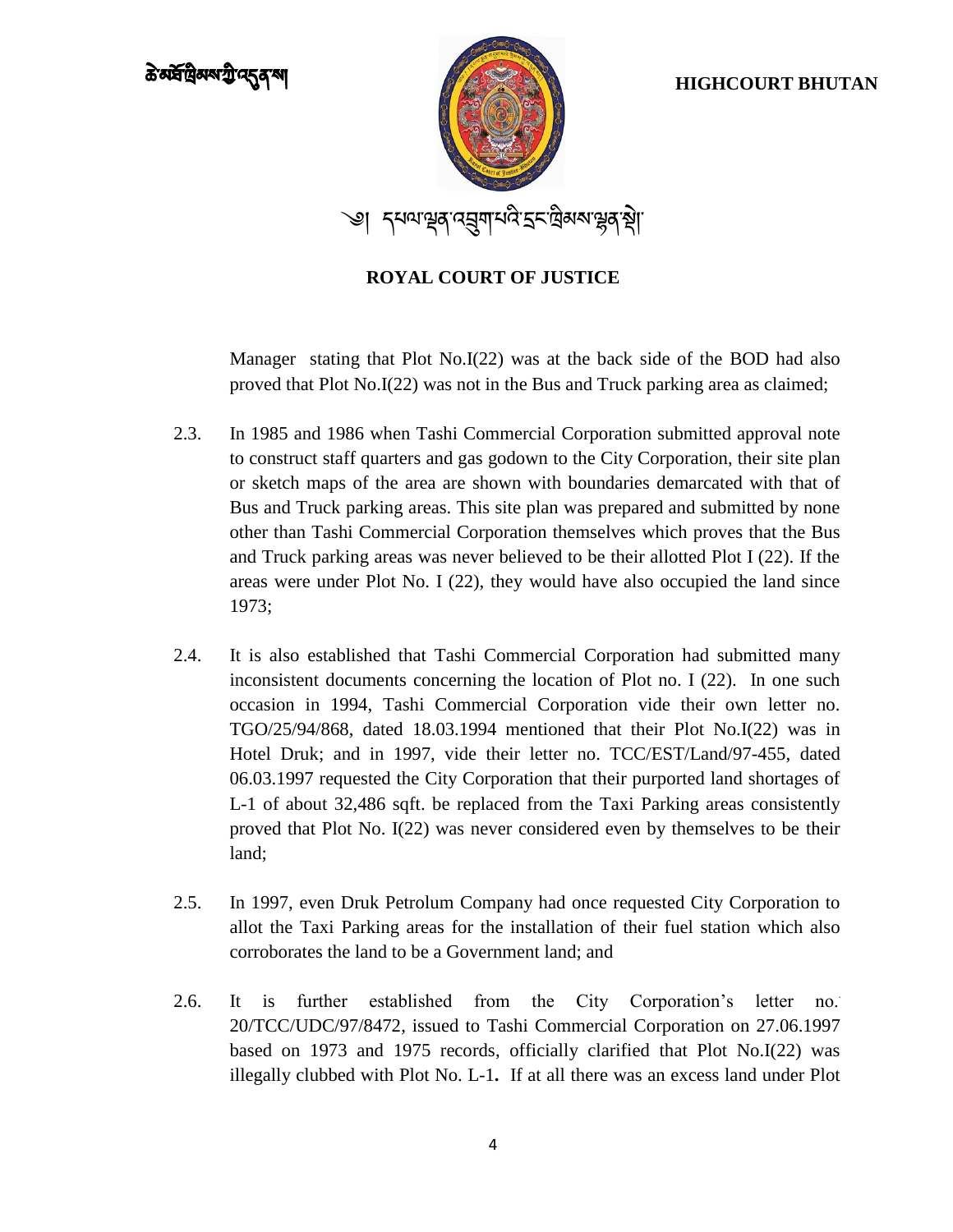

No. L-1, and its excess land cannot be claimed from the Taxi Parking area with Plot I (22) in between the two plots.

- 2.7. It is also established that when Tashi Commercial Corporation was allotted Plot No. I (22) in 1973 and the Receipt for the payment of the cost and land tax amounting to Nu. 22,837.5 vide its Letter No. TGO/282/73-4037 dated 11.08.1973 mentioned that- **"…in payment of Land Registration fees and Land Tax for Plot No.1(22), registered in the name of Tashi Commercial Corporation (B.O.D. back side)."** This clearly infers as per section 4(b) of the Evidence Act, 2005 and had therefore proved as per section 14(a) of the said Act that Plot No. I(22) was allotted in *"B.O.D back side"* which indicated that Plot No. I(22) was the current Gas Godown areas which was clubbed with the illegal regularization of Plot No L-1 in 1984 and not the current public Taxi Parking area.
- 2.8. The total area of the land under Plot No. L-1 with 38.58 decimals and that of Plot No. I(22) with 21,750 sqft. or 49.93 decimals together were only 88.51 decimals in 1973. There is no substantive or reasonable ground to believe that the singular Plot size (L-1) in 1984 will measure with 1 acre 23 decimals of land as the original land holdings of both the plots together were only 88.51. The current total area within the stone and metal fencing boundary wall as per the City Corporation record is 49427 sqft. (1 acre 13 decimals land) which is in excess by 24.95 decimals from the original land holdings of 88.51 decimals.
- 2.9. Further, there are several other documentary evidences which proved that Plot I(22) was and is in the current Gas Godown area being occupied with clear boundaries demarcated by concrete walls and metal fencing which is visible to the public even as of today.
- 3. As per Section KA 4-2 of the Land Act, 1979, excess land cannot be allotted to land owners whose land has no proper boundaries. Since Tashi Commercial Corporation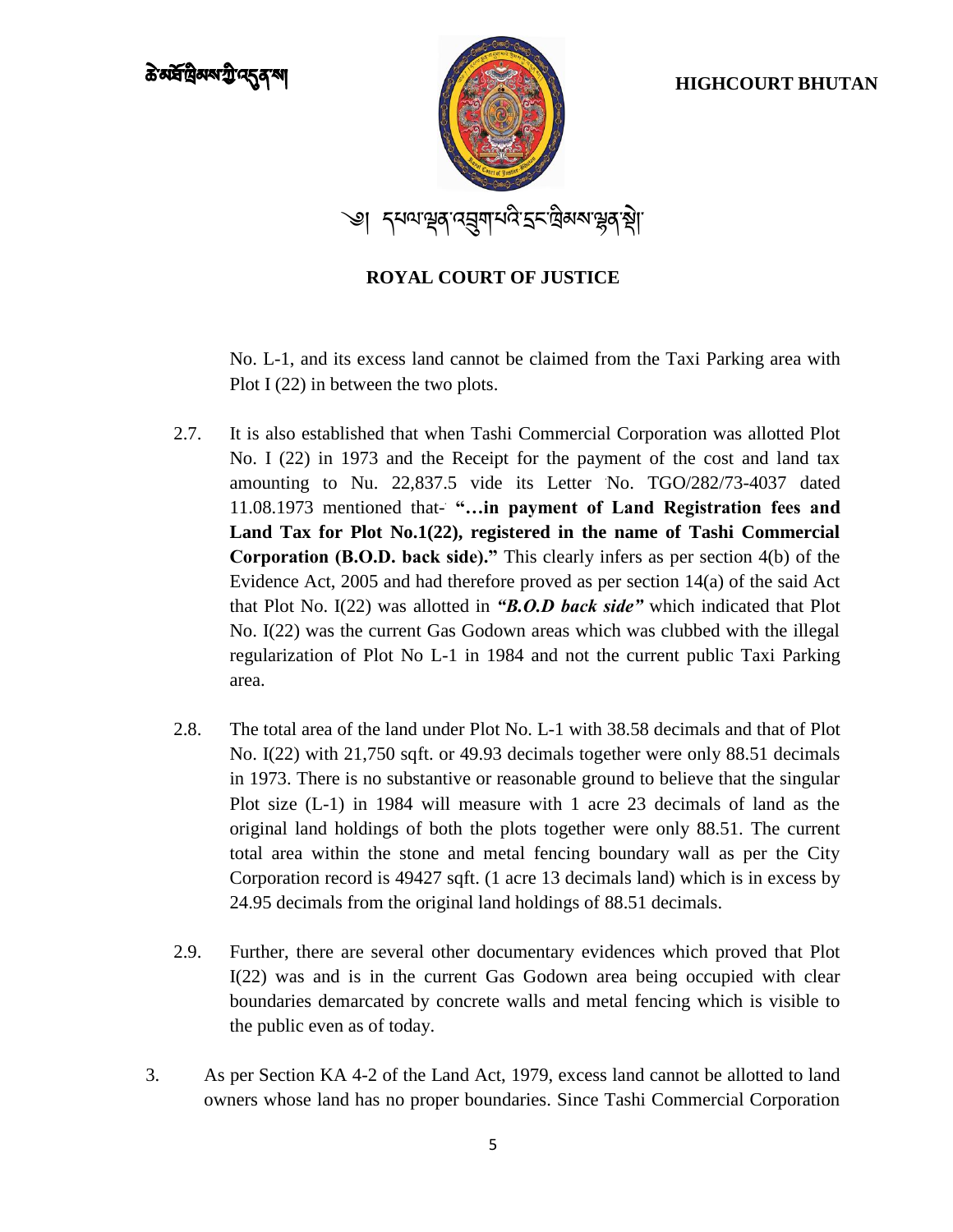

has been allotted with the specific area on payment of nominal fees, there cannot be any excess in the first place. Secondly, the allotment of 84.73 decimals of excess land in 1984 from only 38.58 decimals of land originally allotted in 1973 is in violation of Section KA 6-4 of the Land Act, 1979 which provides that –

"*In the absence of the description of the boundary of the land in the Thram, the excess land found during resurvey, in the case of Chhushing, Kamshing, Pangshing and vegetable-garden, can be registered @ 12 decimals per acre in the name of the Thram-holder on payment of the cost of land and the taxes for the number of years the land has been cultivated.*

*All land in excess of 12 decimals per acre will be treated as Government land*."

Based on the above sections of the Land Act, 1979 the Central Town Planning Committee has no mandate to regularize the excess land and make allotment to Tashi Commercial Corporation in 1984. Therefore, the allotment of excess land in contravention of the laws was illegal and hence, void *ab initio*.

- 4. The decision of the Thimphu District Court ruled in favour of Tashi Commercial Corporation mainly on three grounds:
	- (a) registration of the land;
	- (b) ownership certificates of 1992 & 2007; and
	- (c) payment for excess land and annual taxes.

Based on the above reasoning, Plot no. L-1 with 53,708 sqft. (1 acre 23 decimals) of land and Plot No. I(22) with 21,750 sqft. (49.93 decimals) with total area of 75,458 sqft. (1 acres 73 decimals) was ruled to be entitled by Tashi Commercial Corporation. The Court without scrutiny of the original location of Plot L-1 and I (22) and their original size of land holdings and also without considering the land used during the construction of approach road towards BOD and Lungten Zampa bridge based the decision upon the illegal regularization of Plot no. L-1 with 53,708 sqft. in 1984 by clubbing with Plot No. I (22). Therefore, the Dzongkhag Court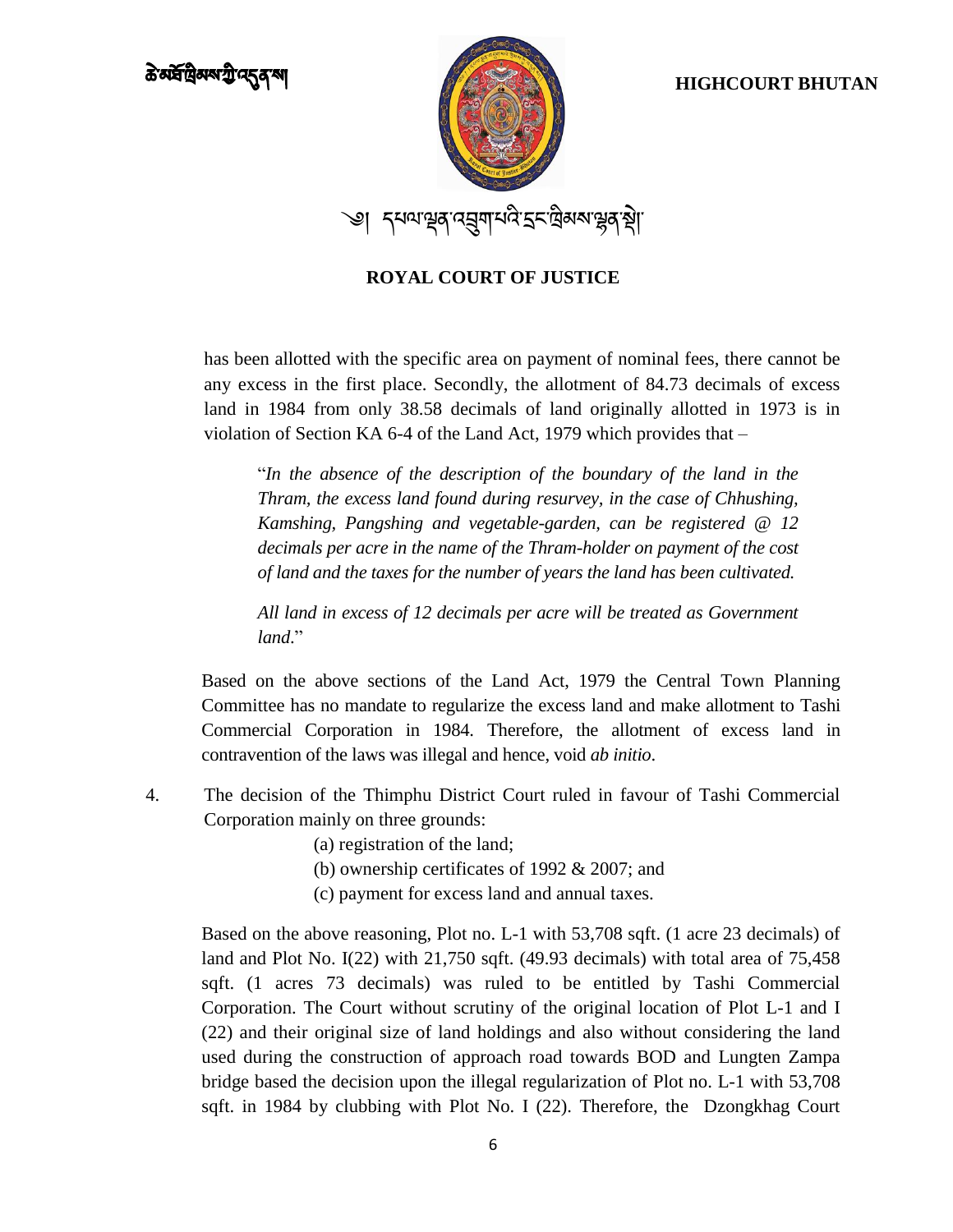

erred in finding that Plot No.L-1 was within the compound wall and the public Taxi Parking area to be Plot no. I(22).

- 5. The then High Court Benches have also upheld the Thimphu District Court's decision mainly based on the above grounds. The Office of Attorney General representing the Ministry of Works and Human Settlement appealed to His Majesty the King on 2<sup>nd</sup> August, 2008 and the case was re-directed through the Office of Gyalpoi Zimpon to be reviewed by the current justices since the appeal was post constitutional.
- 6. In the present Court Findings of the two other learned justices, they reasoned that the City Corporation representatives; Karma Dorji and Kelzang Tenzing had in fact admitted in the Thimphu District Court on 03.10.2007 for having issued the ownership certificate in 1992, certifying that the Plot No. L-1 with 53,708 sqft. and Plot No. I(22) with 21,750 sqft. belongs to Tashi Commercial Corporation. The justices further reasoned that the Land Record Officer vide letter no. ThimDzong/SaThram/06/07/4270 dated 25.10.2007 submitted that the current Taxi Parking area was 23912.26 sqft. which according to them was an expert opinion as per section 48 of the Evidence Act. However, we dissent the above ruling on the following grounds that:
	- (a) upon scrutiny of the said statement submitted by two officials from the City Corporation to the Thimphu District Court on 03.10.2007; we found that they have just narrated about the existence of the ownership certificate of 1992 and rather submitted that "**the land boundaries of Tashi Commercial Corporation are clearly demarcated by their stone wall and metal fencing and that the taxi parking area is not their land…**". This establishes that the two officials had never admitted before the lower court as reasoned by the learned justices.
	- (b) the letter no. ThimDzong/SaThram/06/07/4270 dated 25.10.2007, submitted by the Thimphu Dzongkhag Land Record Officer was a survey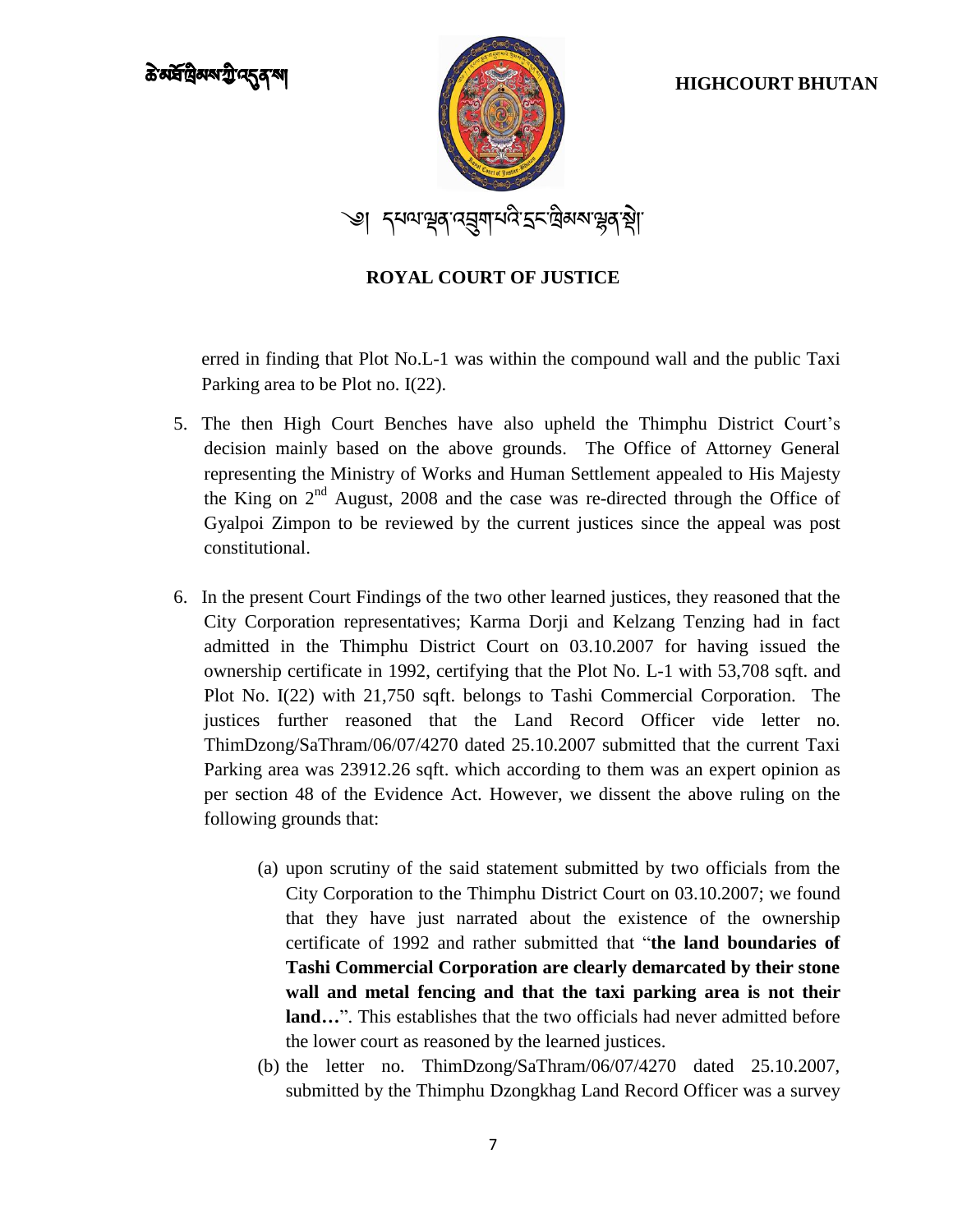

report of the disputed area which was carried out as per the direction of the lower court and not an expert opinion as to the location of I (22). Hence, the Land Record Officer's Survey Report of the survey conducted under the direction of the court which included the re-demarcation of the boundaries in disputed site cannot be considered in our interpretation as an expert opinion as per section 48 of the Evidence Act to justify the allotment of I(22) from public Taxi Parking area.

- 7. We the Justices, after going through several documentary and physical evidence containing more than 535 pages of case docket established that there is no legal basis for the ownership certificates.
	- 7.1. The purported ownership certificate issued in 1992 was based on the illegal regularization or increased size of Plot No. L-1 in 1984 by the then Chairman of the Central Town Committee Lhatu Wangchuk from 38.58 decimals to 1 acres 23 decimals. The lawful ownership of Plot No. I(22) with 21,750 sqft.(49.93 decimals) and Plot no. L-1 with 16,800 sqft. (38.58 decimals) in total was only 88.51 decimal prior to 1984. Hence, the ownership certificate issued in 1992 while clearing the tax of 1991 was based on the illegal regularization of Plot No. L-1 in violation of section KA 4-2 and KA 6-2 of the Land Act, 1979.
	- 7.2. Further it is proven that the contested ownership certificate of Plot No. L-1 with 53,708 sqft. was issued vide letter no. *TCC/REV/PF/c-157/92/914,* dated *27.10.1992* and for Plot no. I(22) with 21,750 sqft. was also apperantly issued with same dispatch no. 914 on the same day vide letter no *TCC/REV/PF/c-33/92/914,* dated *27.10.1992*. From these findings, it is concluded that the ownership certificate particularly regularizing the already disputed land without scrutiny of prior documents by the relevant authority and issuance of ownership certificate with same dispatch no. **914** on the same date is incomprehensible to uphold as legally registered land. It is a general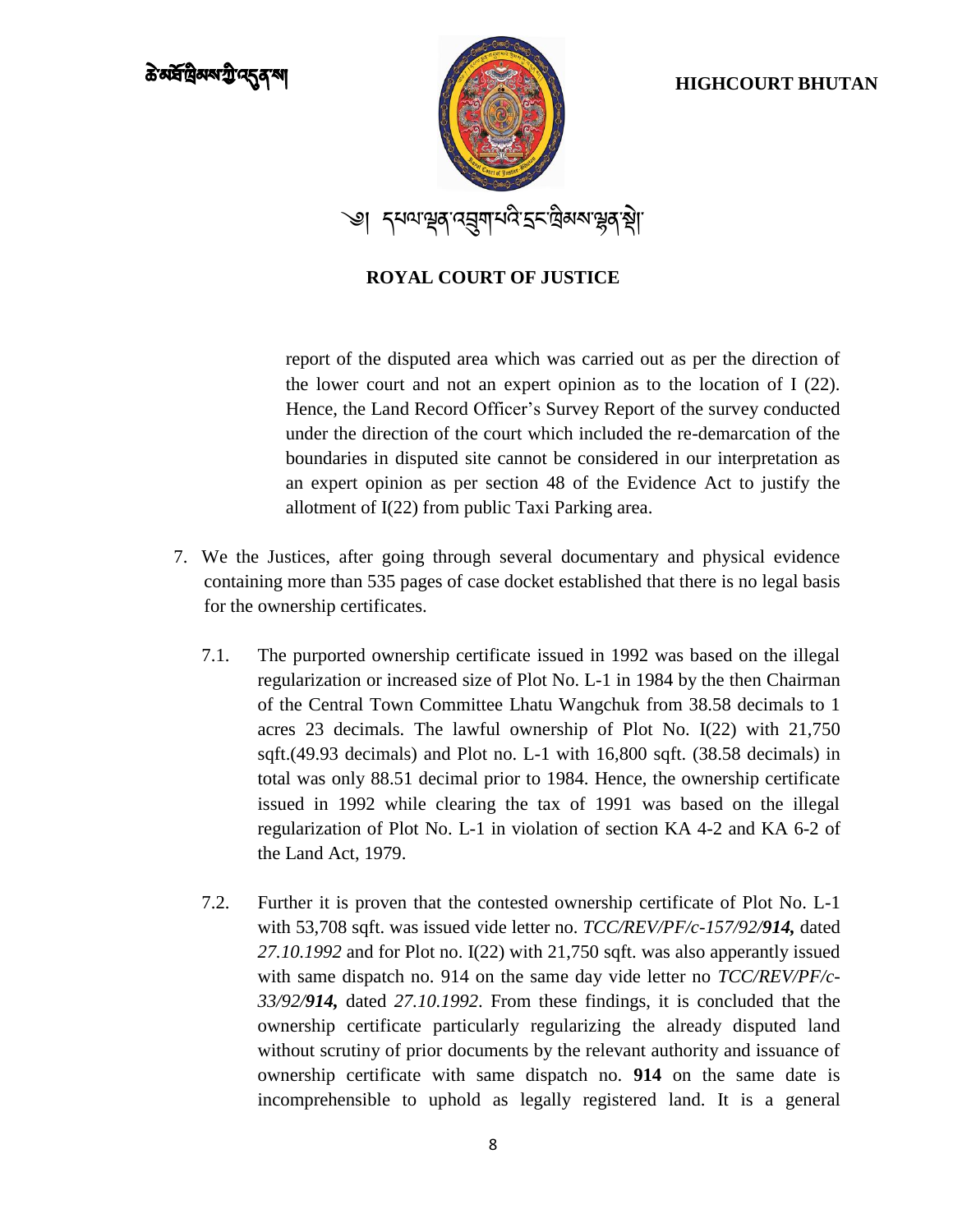

procedure to maintain a dispatch register and assign despatch numbers in seriatum in all the government institutions while sending official letters. Threfore, the argument of Tashi Commercial Corporation that the two letters with same dispatch numbers as distinctive is beyond our comprehension.

- 7.3. It is further observed that the than Thrompon, in 2007 had issued yet another ownership certificate for the same Plot no. L-1 with plot size of 53,708 sqft. while paying the annual land tax of 2006 vide letter no. 64/TCC/REV/07/30 dated 07.06.2007. The concerned official has failed to examine the offical records concerning the irrigularity of excess land and issued the purported ownership certificate while receiving anual tax.
- 7.4. We established that the issues related to the identification of plots, merger of plots and other documents maintained by the City Corporation clearly demonstrate that the concered officials have remained complacent. If at any point and the issuance of the ownership certificate could be considered as lawful, there is no reason to issue or acquire subsequent cetrificate in 1992 and then another one in 2007, as the ownership certificate are not given each time when the annual land taxes are paid. Otherwise Tashi Commercial Corporation should have such ownership certificates of every year and each time when annual taxes were paid as both contested ownership certificate of 1992 and 2007 were issued with the clearence of annual tax and not as title to the plots owned.
- 7.5. Therefore, we are fully convinced that the purported ownership certificate issued in 1992 was based on illegal reguralization of plot size of 1984 and the further issuenace of the certificate in 2007 based on 1992 contested ownership certificate with same dispatch number **914**. Since the excess land registartion was done in the voilation of Sections KA 4-2 and KA 6-2 of the Land Act, 1979; any ownership certificate issued subsequent to such unlawful acts cannot become lawful on the grounds that the competent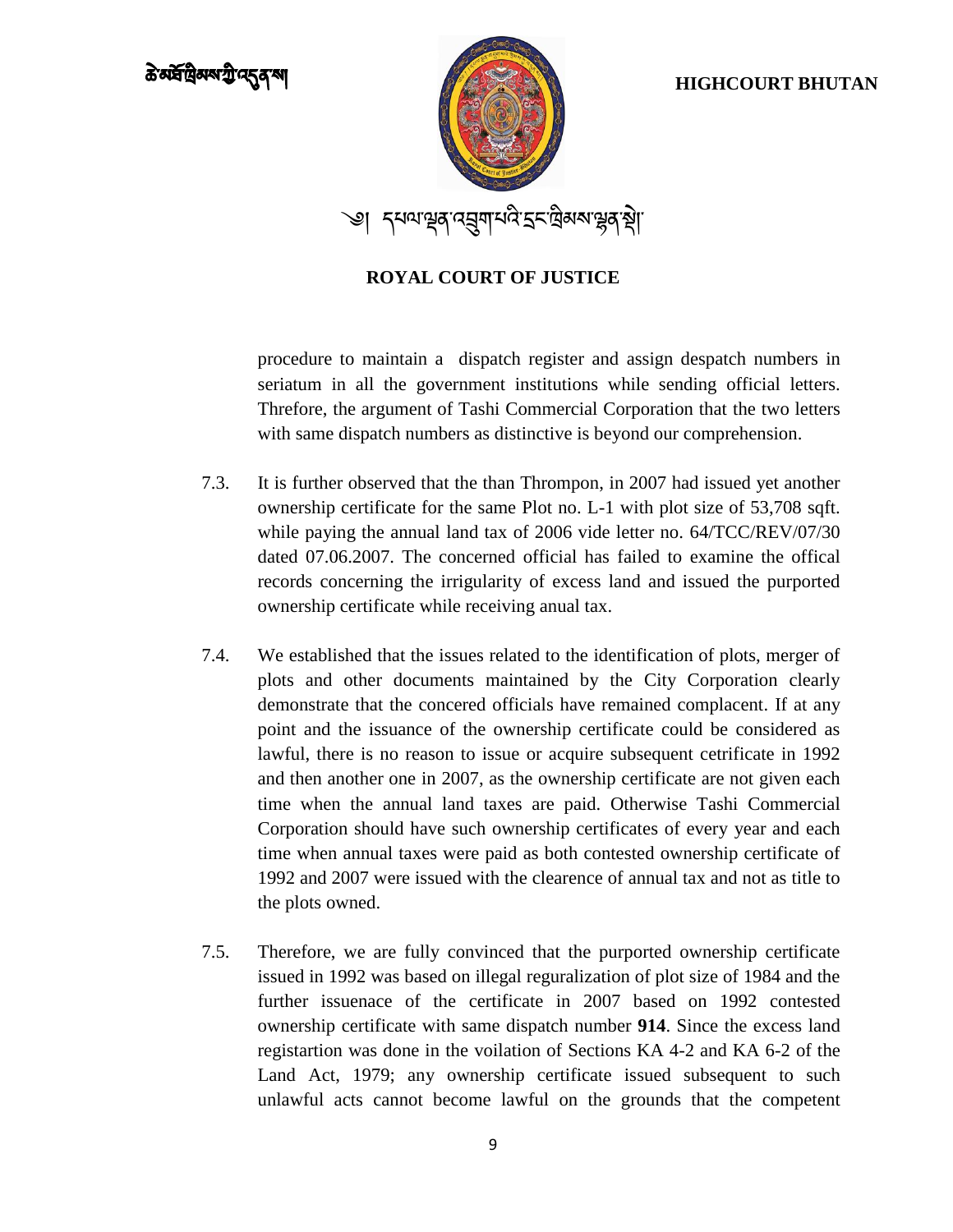

authorities have issued such ownership certificate. Section 7 read with section 12 of the Evidence Act does not recognize legitimacy of those certificate which are issued or derived through the voilation of laws. For instance, if a particular student have acquired university degree without having undergone the legitimate courses but the university authorities have issued degree certificate upon payment of cost and fees by the student; it does not mean that such certificate will become legitimate becasue it was issued by the competent authority.

### **Ruling of the Court (dissenting opinion)**

Based on the above findings, it is proved that Plot no. L-1 with 16,800 sqft. and Plot no.I(22) with 21,750 sqft. are established within the currently occupied areas and within the stones and metal fencing walls of the business establishment of Tashi Commercial Corporation. The Bus and Truck parking area which, is currently being used as public Taxi Parking area with continuous usage by the general public since 1973 without any slightest of doubts is proven to be Government Land as per sections 3, 4(b&c), 14(a), 80 and section 94(a) of the Evidence Act, 2005. It is also proven that the illegal regularization of Plot L-1 in 1984 has not only clubbed Plot I (22) but the registration of illegally regularized land had also violated sections KA 3- 1, KA 4-2, KA 1-1 and KA 6-2 of the Land Act, 1979. Since our dissenting opinion is not binding unless the Supreme Court otherwise upheld as such; we the justices have not determined the nature of commission or omission of those officials who were involved in the illegal regularization and also keeping in view that they were not charged by the Ministry or by the prosecution.

Through this dissenting opinion, the Court observes that land is the precious gift of the nature, limited and most treasured possession of mankind. Issues and case related to land have always dominated our courts and the Justice System. When it relates to land issues whether private or public; it apparently involves sovereign (State interests or public interests), legal and emotional issues. Since the courts and the judges are vested to interpret our laws fairly and independently without fear, favour or